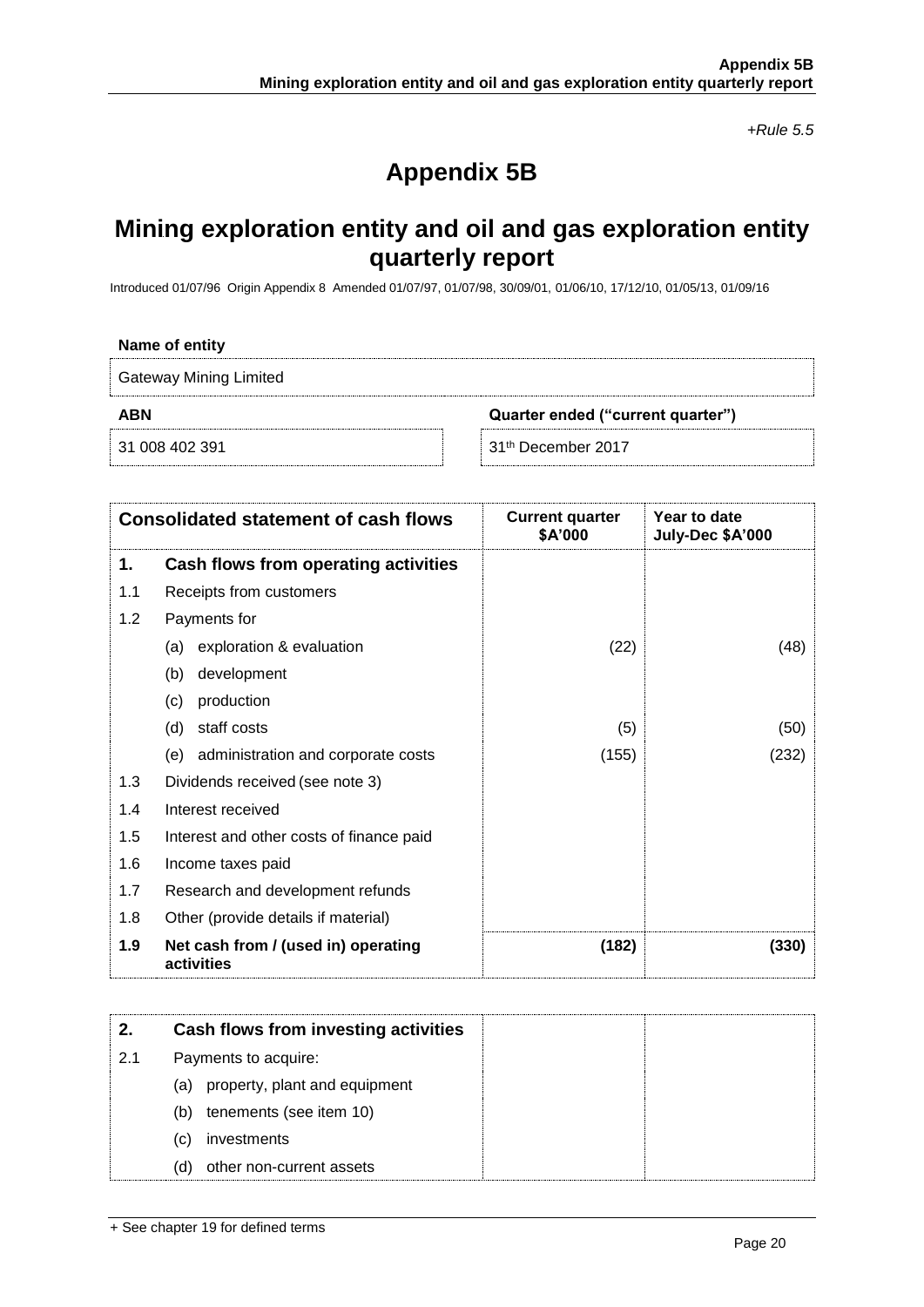**Appendix 5B Mining exploration entity and oil and gas exploration entity quarterly report**

| <b>Consolidated statement of cash flows</b> |                                                   | <b>Current quarter</b><br>\$A'000 | Year to date<br>July-Dec \$A'000 |
|---------------------------------------------|---------------------------------------------------|-----------------------------------|----------------------------------|
| 2.2                                         | Proceeds from the disposal of:                    |                                   |                                  |
|                                             | property, plant and equipment<br>(a)              |                                   |                                  |
|                                             | tenements (see item 10)<br>(b)                    |                                   |                                  |
|                                             | (c)<br>investments                                |                                   |                                  |
|                                             | other non-current assets<br>(d)                   |                                   |                                  |
| 2.3                                         | Cash flows from loans to other entities           | (40)                              | (40)                             |
| 2.4                                         | Dividends received (see note 3)                   |                                   |                                  |
| 2.5                                         | Other (provide details if material)               |                                   |                                  |
| 2.6                                         | Net cash from / (used in) investing<br>activities | (40)                              | (40)                             |

| 3.   | Cash flows from financing activities                                           |     |     |
|------|--------------------------------------------------------------------------------|-----|-----|
| 3.1  | Proceeds from issues of shares                                                 |     |     |
| 3.2  | Proceeds from issue of convertible notes                                       |     |     |
| 3.3  | Proceeds from exercise of share options                                        |     |     |
| 3.4  | Transaction costs related to issues of<br>shares, convertible notes or options |     |     |
| 3.5  | Proceeds from borrowings                                                       | 225 | 369 |
| 3.6  | Repayment of borrowings                                                        |     |     |
| 3.7  | Transaction costs related to loans and<br>borrowings                           |     |     |
| 3.8  | Dividends paid                                                                 |     |     |
| 3.9  | Other (provide details if material)                                            |     |     |
| 3.10 | Net cash from / (used in) financing<br>activities                              | 225 | 369 |

| 4.  | Net increase / (decrease) in cash and<br>cash equivalents for the period |       |       |
|-----|--------------------------------------------------------------------------|-------|-------|
| 4.1 | Cash and cash equivalents at beginning of<br>period                      | 29    | 33    |
| 4.2 | Net cash from / (used in) operating<br>activities (item 1.9 above)       | (182) | (330) |
| 4.3 | Net cash from / (used in) investing activities<br>(item 2.6 above)       | (40)  | (40)  |
| 4.4 | Net cash from / (used in) financing activities<br>(item 3.10 above)      | 225   | 369   |
| 4.5 | Effect of movement in exchange rates on<br>cash held                     |       |       |
| 4.6 | Cash and cash equivalents at end of<br>period                            | 32    | 32    |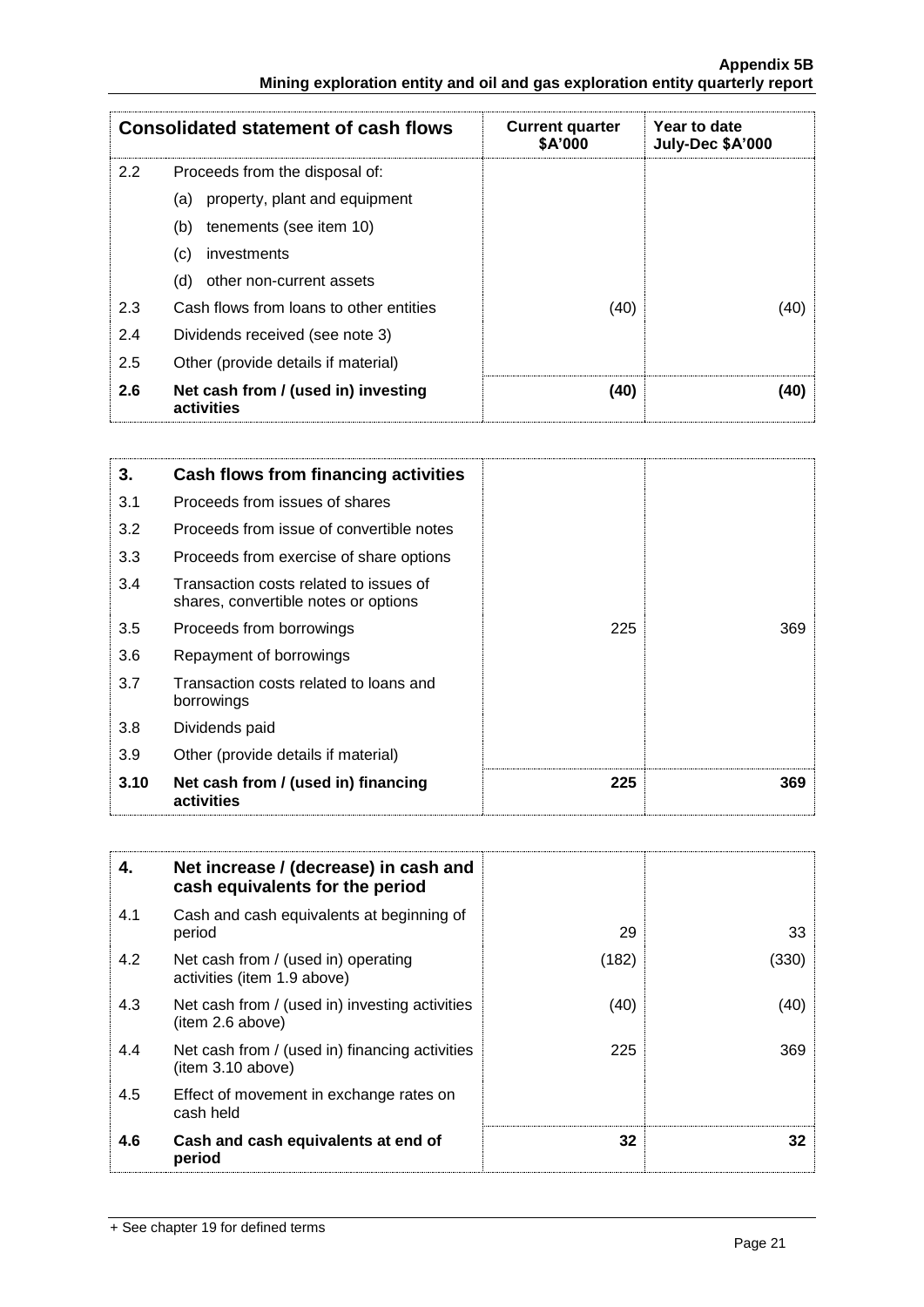| 5.  | Reconciliation of cash and cash<br>equivalents<br>at the end of the quarter (as shown in the<br>consolidated statement of cash flows) to the<br>related items in the accounts | <b>Current quarter</b><br>\$A'000 | <b>Previous quarter</b><br>\$A'000 |
|-----|-------------------------------------------------------------------------------------------------------------------------------------------------------------------------------|-----------------------------------|------------------------------------|
| 5.1 | <b>Bank balances</b>                                                                                                                                                          | 32                                | 29                                 |
| 5.2 | Call deposits                                                                                                                                                                 |                                   |                                    |
| 5.3 | Bank overdrafts                                                                                                                                                               |                                   |                                    |
| 5.4 | Other (provide details)                                                                                                                                                       |                                   |                                    |
| 5.5 | Cash and cash equivalents at end of<br>quarter (should equal item 4.6 above)                                                                                                  | 32                                | 29                                 |

| 6.  | Payments to directors of the entity and their associates                                                    | <b>Current quarter</b><br><b>\$A'000</b> |
|-----|-------------------------------------------------------------------------------------------------------------|------------------------------------------|
| 6.1 | Aggregate amount of payments to these parties included in item 1.2                                          | 105                                      |
| 6.2 | Aggregate amount of cash flow from loans to these parties included<br>in item $2.3$                         | Nil                                      |
| 6.3 | Include below any explanation necessary to understand the transactions included in<br>items $6.1$ and $6.2$ |                                          |
|     | Consultancy fees                                                                                            |                                          |

| 7.  | Payments to related entities of the entity and their<br>associates                                          | <b>Current quarter</b><br><b>\$A'000</b> |
|-----|-------------------------------------------------------------------------------------------------------------|------------------------------------------|
| 7.1 | Aggregate amount of payments to these parties included in item 1.2                                          | Nil                                      |
| 7.2 | Aggregate amount of cash flow from loans to these parties included<br>in item $2.3$                         | Nil                                      |
| 7.3 | Include below any explanation necessary to understand the transactions included in<br>items $7.1$ and $7.2$ |                                          |
|     |                                                                                                             |                                          |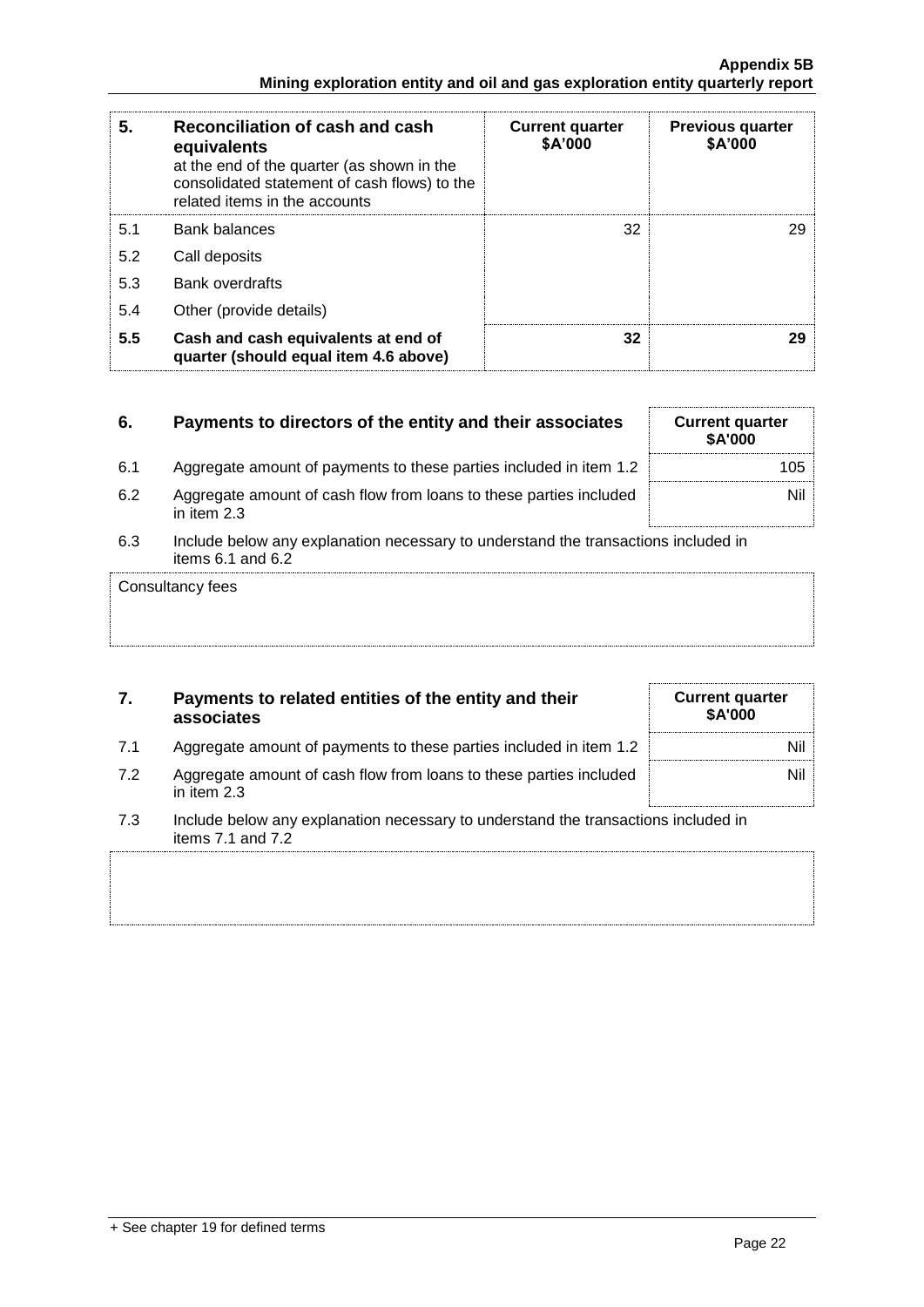| 8.  | <b>Financing facilities available</b><br>Add notes as necessary for an<br>understanding of the position | <b>Total facility amount</b><br>at quarter end<br>\$A'000 | Amount drawn at<br>quarter end<br>\$A'000 |
|-----|---------------------------------------------------------------------------------------------------------|-----------------------------------------------------------|-------------------------------------------|
| 8.1 | Loan facilities                                                                                         | 750                                                       | 369                                       |
| 8.2 | Credit standby arrangements                                                                             |                                                           |                                           |
| 8.3 | Other (please specify)                                                                                  |                                                           |                                           |

8.4 Include below a description of each facility above, including the lender, interest rate and whether it is secured or unsecured. If any additional facilities have been entered into or are proposed to be entered into after quarter end, include details of those facilities as well.

Facility provided by Andrew Bray and Trent Franklin (Director of the Company) for working capital during the transaction. The Facility has a zero interest rate and is unsecured.

| 9.  | <b>Estimated cash outflows for next quarter</b> | \$A'000 |
|-----|-------------------------------------------------|---------|
| 9.1 | Exploration and evaluation                      | 30      |
| 9.2 | Development                                     |         |
| 9.3 | Production                                      |         |
| 9.4 | Staff costs                                     | 40      |
| 9.5 | Administration and corporate costs              | 20      |
| 9.6 | Other (provide details if material)             |         |
| 9.7 | <b>Total estimated cash outflows</b>            | 90      |

| 10.               | <b>Changes in</b><br><b>tenements</b><br>(items $2.1(b)$ and<br>$2.2(b)$ above)                   | <b>Tenement</b><br>reference and<br><b>location</b> | Nature of interest | Interest at<br>beginning<br>of quarter | <b>Interest</b><br>at end of<br>quarter |
|-------------------|---------------------------------------------------------------------------------------------------|-----------------------------------------------------|--------------------|----------------------------------------|-----------------------------------------|
| 10.1              | Interests in mining<br>tenements and<br>petroleum tenements<br>lapsed, relinquished<br>or reduced | Nil                                                 |                    |                                        |                                         |
| 10.2 <sub>1</sub> | Interests in mining<br>tenements and<br>petroleum tenements<br>acquired or increased              | Nil                                                 |                    |                                        |                                         |